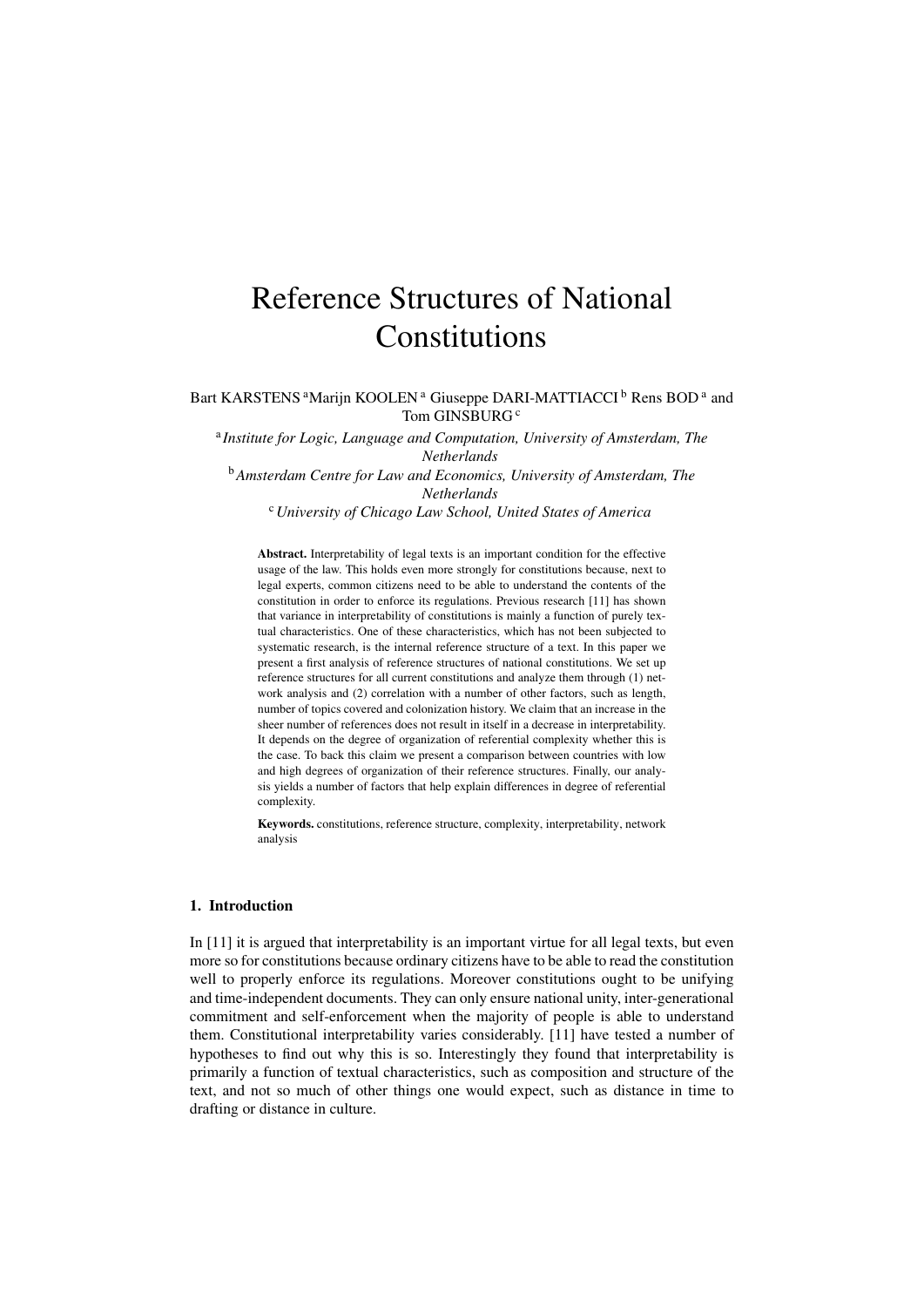Still, even when attention is narrowed to textual characteristics there is no unequivocal method to measure complexity of the law. This means that we have to rely an assessments of particular virtues. This is further complicated by the fact that interpretability may come into conflict with other virtues. An assessment of legal complexity must balance between such virtues as essentiality of norms, accuracy (legal security), applicability and genericity (hence simplicity), see [2] p.335. When drafting a constitution a trade-off takes place between these virtues, governed only by the demand of legal coherence.

In [11] it is pointed out that clarity and internal consistency may not always be desirable over vagueness. To ensure agreement on a general principle like, for example freedom of speech, we do not specify exactly what speech is. Further, vagueness can also help to avoid having permanent constitutional losers, as with vagueness there still is room to bargain.<sup>1</sup> On the other hand, when exactness of regulaton is required, this may also run against interpretability. Balancing between virtues depends in part on the interests of the parties involved in drafting constitutions. Constitutions are conventions, in which ultimate effectiveness is determined by the players themselves rather than external actors. Demands of scope, that is the number of topics adressed, and detail, pull in different directions. Long constitutions can capture both, but if consitutions are short we must expect a trade-off.

In this paper we propose to measure complexity of national constitutions through reference structure analysis. We consider reference structures as distributed networks. This mode of representation allows us to perform network analysis. The potential usefulness of this approach has also been noted by others: The sciences that study complex systems, whether natural or artificial, provide concepts and tools that may be used to promote the emergence of new approaches to law and legal systems. [2] p.335 . In [11] the reference structure of a text is explicitly mentioned as an important measure of readability: "Consider this passage from the Kenyan Constitution of 1963 (Art. 181.1), which refers the reader to six different sections in order to qualify the powers of the court of appeal: Subject to the provisions of sections  $50(5)$ ,  $61(7)$ ,  $101(5)$  and  $210(5)$  of this Constitution and of subsection (4) of this section, an appeal shall lie as of right to the Judicial Committee from any decision given by the Court of Appeal for Kenya or the Supreme Court in any of the cases to which this subsection applies or from any decision given in any such case by the Court of Appeal for Eastern Africa or any other court in the exercise of any jurisdiction conferred under section 176 of this Constitution. These types of lexical gymnastics are not rare in our experience. A logical predictor of interpretability, then, is the linguistic complexity of the text's syntax. Our hypothesis is that more linguistically complex texts should be harder to interpret. "

This hypothesis has been tested in general in [11], but not specifically in relation to reference structures. It is our aim to gain more systematic insights in this aspect of textual complexity. We are especially interested in the relation between reference patterns, scope of topics and length of texts, because scope and detail are given as the most important factors influencing readability. Next to this we are also interested in identifying common causes for cases in which numerous references occur. We must consider whether

<sup>1</sup> [6] offers a view on constitutions as living organisms. Flexibility, that is the ability to adapt to changing circumstances, is given as a strong indicator of constitutional longevity.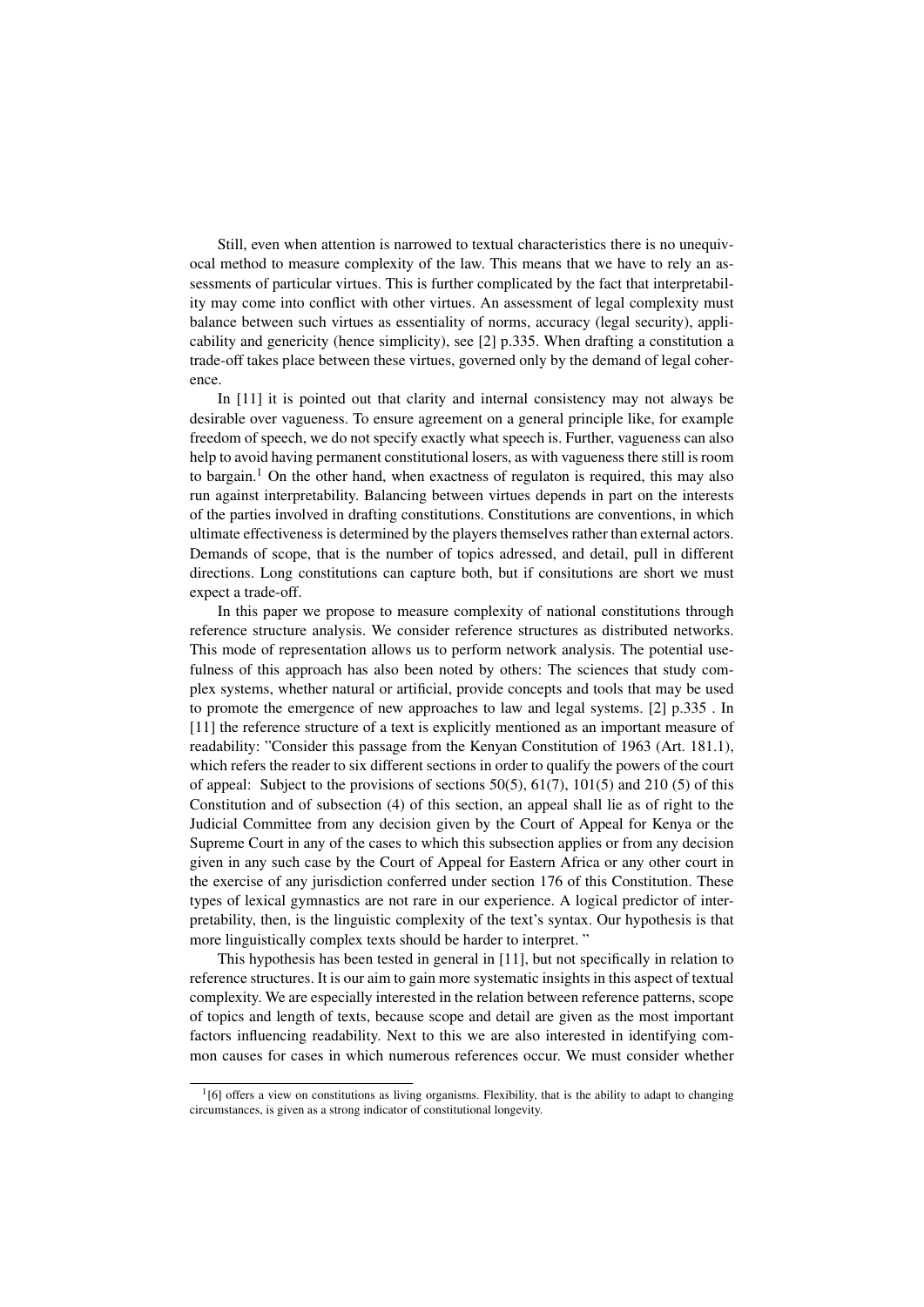these causes are irreducible aspects of national constitutions or whether they allow for reduction of complexity.<sup>2</sup>

#### 2. Generating reference structures

We have written a parser in Perl to create the reference structures of all current constitutions. The texts of these were available in English set in HTML through the constitutions project website.<sup>3</sup> We have traced internal references only, and excluded external references to other texts.<sup>4</sup> For each constitution we have retrieved the number of references, the level on which the reference occurs (article, chapter, paragraph, etc.) and whether it is a backward or forward reference. We have experienced problems with multiple references like 'see article 1-5', which should amount to 5 references instead of 1. This was solved through adding 'unpacking' script. We also had problems with the proper recognition of numerals and ordinals. This was solved by translating them first into numbers (in the right context) and then parse the text. The most challenging of problems came from detecting anaphora such as 'preceding', 'previous' , 'this'. We have decided for the moment to ignore these, as they mostly occur with respect to inner-article referencing.<sup>5</sup>

The parser is still a bit coarse and if possible needs to be refined. When the use of numbers is not well ordered results become messy. This is for example the case with potentially interesting countries with a high number of references such as Sweden, South-Africa and Nigeria. We also would like to have a measure of vicinity of the target article to the source article because we suspect that a high vicinity ratio (i.e. source and target are close) indicates that there is less need for 'lexical gymnastics'. Our measure of weakly connected components excludes the direction of references, but a measure of strongly connected components, hence including direction of reference, provides other difficulties (see the remark on the measure of path-length below).

Notwithstanding these difficulties, we believe our research has already produced a number of interesting findings. The percentage of countries having little or no references is great. Yet there is also a considerable group of countries with 100 or more references. Most of these are former British colonies, with the group of West-Indies constitutions, strikingly at the top-end. Of the 39 countries with 100 or more references, 35 are former British colonies (if we include Greece). The other four, Sweden, Thailand, Belgium and Germany, have constitutions which are not related to a decolonization process (see Table 1). These countries are democracies and democracies tend to have longer constitutions than other political regimes (See [8]). Length (in terms of number of words) and number of references have a correlation of about 0.58, which means that not all increase in number of references can be explained with reference to increase in length.

 ${}^{2}$ In [2] it is claimed that articles of a constitution cannot lean too much on other articles because that would make these articles less constitutional. A French Constitutional Council has lambasted the occurence of such legal complexity in constitutions, and adviced to reduce it, whenever possible.

<sup>3</sup>See http://comparativeconstitutionsproject.org

<sup>4</sup> Interdependence of legal texts has been the main focus on research on reference resolution, see for example [5] and [7]. As constitutions ought to enforce themselves, intertextuality is less relevant in the context of constitutions.

 $<sup>5</sup>[5]$  provides a good overview and a useful discussion of these parsing problems.</sup>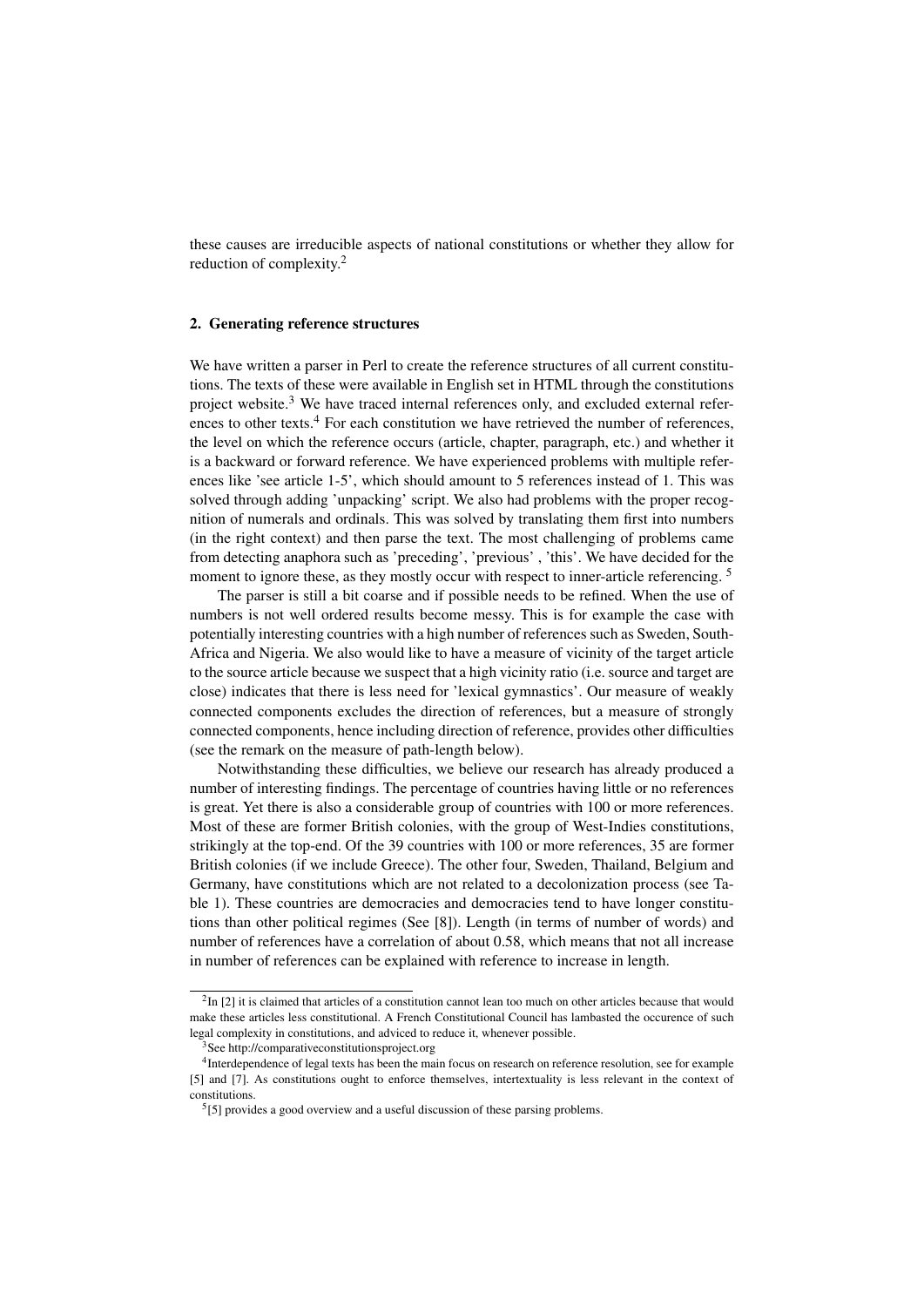On the other side of the scale we find all French former colonies, having very few references (Gabon scores highest with  $17$ , see Table 2).<sup>6</sup> There is an issue of drafting style involved here, reflecting the civil law vs. common law distinction. Civil law is characterized by a policy implementing style and exhibits a preference for brevity, while common law exhibits a dispute resolving style [3]. While thinking in terms of a strong opposition between legal families, stemming from [14], has been seriously questioned in recent years (see [12]), the reference structures of national constitutions show a clear distinction between British and French former colonies, which must be seen as a reflection of the common and civil law styles of legal thought. Many former British colonies, for example, have had independence or constitutional conferences in London. British jurists where involved in drafting the new constitutions and hence the texts reflect their mode of legal thought.

#### 3. Hubs and authorities

As said, the length of texts can only partly account for the number of references. Hence other reasons must be sought for the countries having a large number of references. We used concepts from Social Network Analysis to investigate the properties of the references structures. For each article in each constitution we calculated the hub score (number of outgoing references) and authority score (number of incoming references). In Table 3 we see the total number of references (column 2), the number of article with incoming references (authorities, column 3), and outgoing references (hubs, column 7), and the mean, maximum and standard deviation of hub (columns 4–6) and authority scores (columns 8–10) per country.

Further, the number of *Weakly Connected Components* (WCC, components of articles connected to each other through references) of the constitutions could be established. These are shown in Table 4 for the top 40 countries, ranked in terms of number of references in descending order.

In large components, central hubs and authorities play a role as meta-clausules, which can have a variety of purposes. Belgium is a clear example of a reference structure with central authorities. These involve regulations in terms of the country's multilinguistic character. (see left side of Figure 1) We checked whether other multi-linguistic countries showed comparable patterns, but could not find these. We think that the reason for this is that often officially recognized languages do not coincide with distribution of executive power. But even in countries in which govermental organization is strongly related to linguistic diversity, such as for example Canada or Cyprus, no authorities similar to Belgium are present.

Thailand is a country with many references, but these involve a significant degree of organization in terms of WCCs. Thailand has one of the lowest WCC-ratio's. This indicates that the number of minute clusters is relatively small and hence can be taken as a measure of better (recognizable) organization structure (See right side of Figure 1).

There also are clear hubs at the end of the Thailand constitution involving specifications of articles which are not to be enforced in a period of transition of government. In other countries we find similar such hubs (Botswana, Lesotho). Poland has two clear

<sup>&</sup>lt;sup>6</sup>Length of texts and topic ratios are taken from the constitutionsproject website. For linguistic variation we have only included officially recognized languages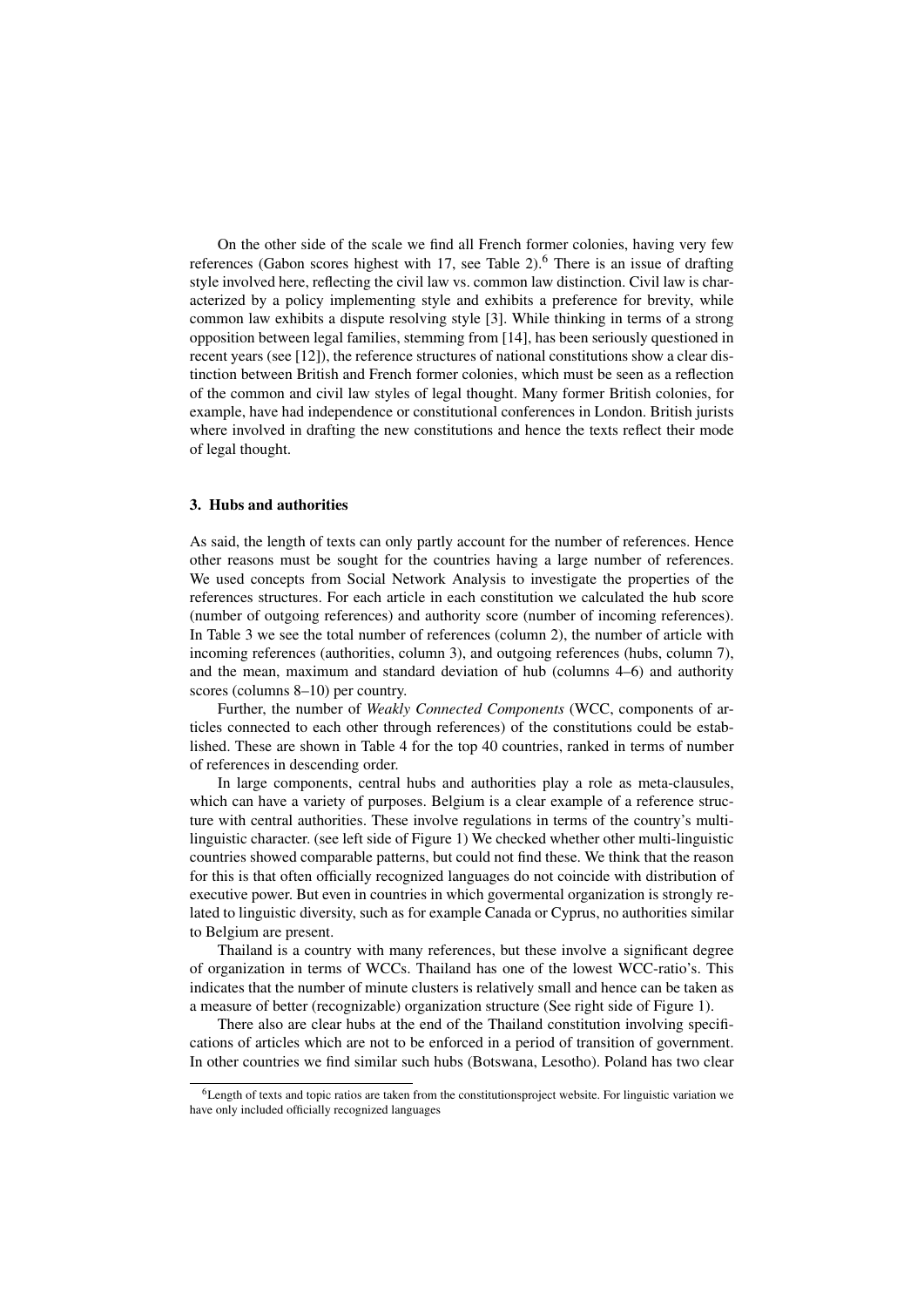| Country                | # Refs | Length  | <b>Length-Ref</b> | <b>Topic</b> | Colonizer | # Off.         |
|------------------------|--------|---------|-------------------|--------------|-----------|----------------|
|                        |        | # words | ratio             | ratio        |           | lang.          |
| Papua_New_Guinea       | 403    | 58,490  | 145.14            | 0.47         | GB        | 3              |
| Tuvalu                 | 403    | 34,801  | 86.35             | 0.4          | GB        | $\overline{c}$ |
| Sweden                 | 344    | 13,635  | 39.64             | 0.61         |           |                |
| Thailand               | 329    | 44,756  | 136.04            | 0.73         |           |                |
| St_Kitts_and_Nevis     | 327    | 49,643  | 151.81            | 0.56         | GB        |                |
| Jamaica                | 293    | 42,727  | 145.82            | 0.4          | GB        |                |
| Malaysia               | 280    | 64,080  | 228.85            | 0.59         | GВ        | $\overline{2}$ |
| India                  | 279    | 146,385 | 524.68            | 0.6          | GB        | 23             |
| Lesotho                | 267    | 45,532  | 170.53            | 0.56         | GB        | $\overline{c}$ |
| South_Africa           | 254    | 43,062  | 169.53            | 0.64         | GB        | 11             |
| Trinidad_and_Tobago    | 251    | 36,302  | 144.63            | 0.51         | GB        |                |
| St_Lucia               | 248    | 38,271  | 154.31            | 0.61         | GB        |                |
| Belize                 | 244    | 39,629  | 162.41            | 0.47         | GB        |                |
| Dominica               | 231    | 36,080  | 156.19            | 0.54         | GB        |                |
| Sierra_Leone           | 231    | 44,636  | 193.22            | 0.54         | GB        |                |
| St_Vincent_and_the_Gr. | 226    | 34,817  | 154.05            | 0.49         | GB        |                |
| Swaziland              | 224    | 48,604  | 216.98            | 0.66         | GВ        | $\overline{2}$ |
| Grenada                | 219    | 33,737  | 154.05            | 0.47         | GB        |                |
| Antigua_and_Barbuda    | 217    | 38,464  | 177.25            | 0.56         | GB        |                |
| <b>Barbados</b>        | 204    | 34,144  | 167.37            | 0.41         | GB        |                |
| Singapore              | 194    | 40,076  | 206.58            | 0.5          | GB        | $\overline{4}$ |
| Nigeria                | 191    | 66,263  | 346.93            | 0.63         | GB        |                |
| Zimbabwe               | 191    | 39,976  | 209.29            | 0.61         | GB        | 3              |
| Mauritius              | 178    | 36,333  | 204.11            | 0.47         | GB        | 2              |
| Sri_Lanka              | 169    | 40,085  | 237.19            | 0.67         | GB        | 3              |
| Fiji                   | 167    | 40,000  | 239.52            | nodata       | GВ        | 3              |
| Guyana                 | 164    | 46,221  | 281.83            | 0.59         | GB        |                |
| Belgium                | 155    | 16,119  | 103.99            | 0.59         |           | 3              |
| Kenya                  | 152    | 48,818  | 321.17            | 0.81         | GB        | $\overline{c}$ |
| Botswana               | 143    | 30,713  | 214.77            | 0.41         | GB        | $\overline{c}$ |
| Cyprus                 | 138    | 36,199  | 262.31            | 0.53         | GB        | $\overline{c}$ |
| Gambia                 | 135    | 43,465  | 321.96            | 0.73         | GВ        |                |
| German_Fed._Rep.       | 126    | 27,236  | 216.15            | 0.71         |           |                |
| Solomon_Islands        | 119    | 31,836  | 267.53            | 0.63         | GB        |                |
| Greece                 | 110    | 27,177  | 247.06            | 0.73         | GB        |                |
| Malawi                 | 104    | 33,422  | 321.36            | 0.67         | GВ        | $\overline{c}$ |
| Pakistan               | 104    | 56,240  | 540.77            | 0.64         | GB        | $\overline{c}$ |
| Seychelles             | 104    | 40,740  | 391.73            | 0.63         | GB        | 3              |
| <b>Bahamas</b>         | 100    | 41,835  | 418.35            | 0.47         | GB        |                |
| Malta                  | 92     | 31,820  | 345.87            | 0.47         | GB        | 2              |

Table 1. Top end of the list of constitutions with references, length, topics, colonization and linguistic diversity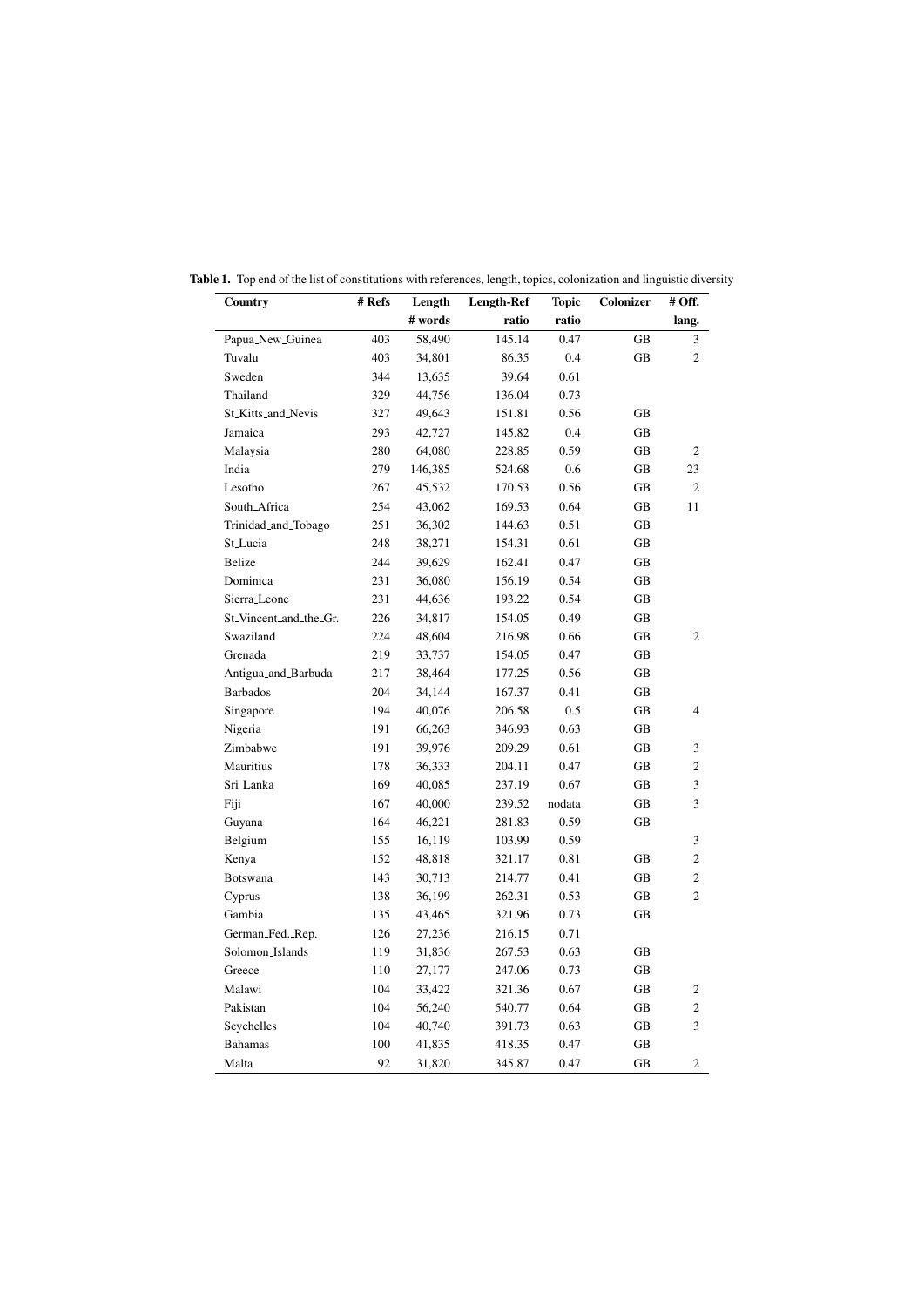| Country                       | # Refs         | Length  | Length-Ref | <b>Topic</b> | Colonizer | # Off.         |
|-------------------------------|----------------|---------|------------|--------------|-----------|----------------|
|                               |                | # words | ratio      | ratio        |           | lang.          |
| Gabon                         | 17             | 11804   | 694.35     | 0.6          | <b>FR</b> |                |
| Tunisia                       | 14             | nodata  | nodata     | nodata       | <b>FR</b> | $\overline{2}$ |
| Madagascar                    | 13             | 15759   | 1212.23    | 0.6          | <b>FR</b> |                |
| Morocco                       | 12             | 15897   | 1324.75    | 0.64         | <b>FR</b> | 3              |
| Senegal                       | 12             | 10866   | 905.50     | 0.53         | <b>FR</b> |                |
| Algeria                       | 11             | 10038   | 912.55     | 0.61         | <b>FR</b> | 3              |
| Burkina_Faso                  | 9              | 9000    | 1000.00    | 0.51         | <b>FR</b> |                |
| Haiti                         | 9              | 17423   | 1935.89    | 0.63         | <b>FR</b> |                |
| Guinea                        | 8              | 12707   | 1588.38    | 0.64         | <b>FR</b> |                |
| Mauritania                    | 8              | 6997    | 874.63     | 0.49         | <b>FR</b> |                |
| Benin                         | 7              | 11386   | 1626.57    | 0.56         | <b>FR</b> |                |
| Cambodia                      | 7              | 8936    | 1276.57    | 0.61         | <b>FR</b> |                |
| Lebanon                       | 6              | 6296    | 1049.33    | 0.46         | <b>FR</b> |                |
| Mali                          | 6              | 7503    | 1250.50    | 0.54         | <b>FR</b> |                |
| Niger                         | 6              | 14806   | 2467.67    | 0.66         | <b>FR</b> |                |
| Central_African_Republic      | 5              | 10197   | 2039.40    | 0.64         | <b>FR</b> | 2              |
| Chad                          | 5              | 11768   | 2353.60    | 0.57         | <b>FR</b> | 2              |
| Monaco                        | 5              | 3814    | 762.80     | 0.37         | <b>FR</b> |                |
| Socialist_Republic_of_Vietnam | 5              | 11344   | 2268.80    | 0.51         | <b>FR</b> |                |
| Syria                         | 5              | 8154    | 1630.80    | 0.63         | <b>FR</b> |                |
| Congo                         | $\overline{4}$ | 9970    | 2492.50    | 0.56         | <b>FR</b> |                |
| Djibouti                      | $\overline{4}$ | 6666    | 1666.50    | 0.41         | <b>FR</b> | $\overline{2}$ |
| Cote_DIvoire                  | $\overline{c}$ | 7897    | 3948.5     | 0.5          | <b>FR</b> |                |

Table 2. Constitutions of former French colonies



Figure 1. Belgium (left) and Thailand (right)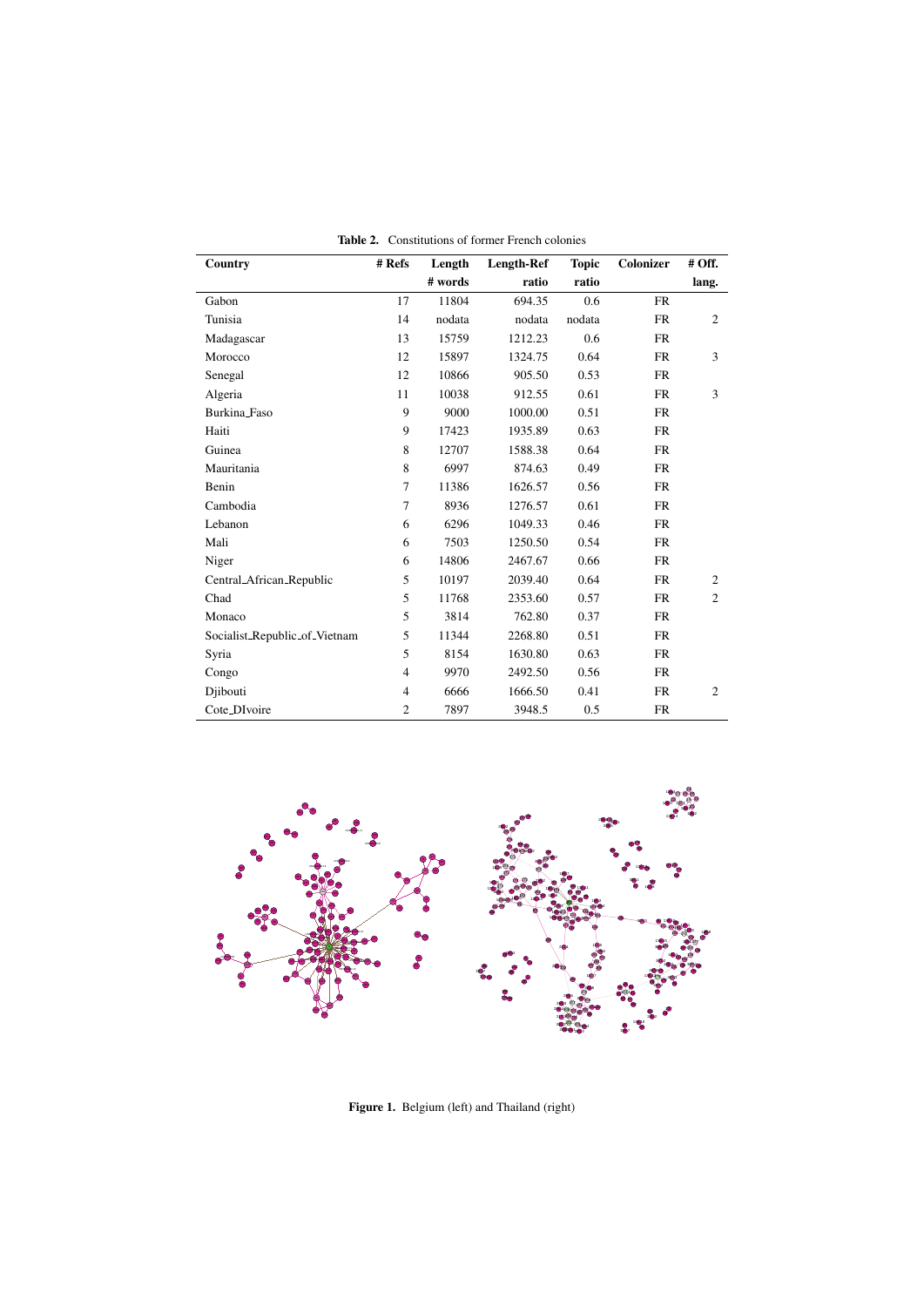|                        |          | <b>Authority</b> |                |                | Hub              |              |                |      |              |
|------------------------|----------|------------------|----------------|----------------|------------------|--------------|----------------|------|--------------|
| Country                | $#$ refs | <b>Total</b>     | Max.           | Mean           | st.dev.          | <b>Total</b> | Max.           | Mean | st.dev.      |
| Papua_New_Guinea       | 403      | 257              | 17             | 1.56           | 1.43             | 293          | 16             | 1.37 | 1.12         |
| Tuvalu                 | 403      | 231              | 13             | 1.74           | 1.58             | 26           | $\overline{7}$ | 1.52 | 1.1          |
| Thailand               | 329      | 134              | 12             | 2.45           | 2.08             | 165          | 16             | 1.99 | 1.75         |
| St_Kitts_and_Nevis     | 327      | 159              | 11             | 2.05           | 1.73             | 198          | 13             | 1.65 | 1.25         |
| Jamaica                | 293      | 183              | 6              | 1.6            | 1.02             | 16           | 11             | 1.78 | 1.47         |
| Malaysia               | 280      | 126              | 16             | 2.22           | 2.01             | 188          | 7              | 1.48 | 1.03         |
| India                  | 279      | 154              | 17             | 1.81           | 1.89             | 19           | 8              | 1.43 | $\mathbf{1}$ |
| Lesotho                | 267      | 160              | 23             | 1.66           | 2.04             | 17           | 9              | 1.51 | 1.03         |
| South_Africa           | 254      | 153              | 10             | 1.66           | 1.31             | 163          | 27             | 1.55 | 2.26         |
| Trinidad_and_Tobago    | 251      | 145              | 10             | 1.73           | 1.44             | 191          | $\overline{4}$ | 1.31 | 0.62         |
| St_Lucia               | 248      | 124              | 11             | $\overline{c}$ | 1.81             | 110          | 12             | 2.25 | 1.92         |
| <b>Belize</b>          | 244      | 141              | 12             | 1.73           | 1.51             | 16           | 6              | 1.44 | 0.85         |
| Dominica               | 231      | 161              | 8              | 1.43           | 0.97             | 156          | 6              | 1.48 | 0.9          |
| Sierra_Leone           | 231      | 155              | 5              | 1.49           | 0.83             | 157          | 11             | 1.47 | 1.05         |
| St_Vincent_and_the_Gr. | 226      | 15               | 9              | 1.45           | 1.07             | 146          | 9              | 1.54 | 1.12         |
| Swaziland              | 224      | 168              | 6              | 1.33           | 0.76             | 178          | 11             | 1.25 | 1.09         |
| Grenada                | 219      | 136              | 8              | 1.61           | 1.18             | 14           | 6              | 1.54 | 0.91         |
| Antigua_and_Barbuda    | 217      | 145              | $\overline{7}$ | 1.49           | 1.01             | 143          | 11             | 1.51 | 1.15         |
| <b>Barbados</b>        | 204      | 88               | 10             | 2.31           | 1.96             | 75           | 14             | 2.72 | 2.81         |
| Singapore              | 194      | 77               | 9              | 2.51           | 1.84             | 150          | 6              | 1.29 | 0.69         |
| Nigeria                | 191      | 68               | 38             | 2.8            | 5.34             | 80           | 34             | 2.38 | 4.73         |
| Zimbabwe               | 191      | 124              | 8              | 1.54           | 1.18             | 164          | $\overline{4}$ | 1.16 | 0.55         |
| Mauritius              | 178      | 111              | 5              | 1.6            | 0.97             | 136          | $\overline{4}$ | 1.3  | 0.56         |
| Sri Lanka              | 169      | 74               | 9              | 2.28           | 1.75             | 119          | 6              | 1.42 | 0.88         |
| Fiji                   | 167      | 36               | 27             | 4.63           | 6.36             | 42           | 18             | 3.97 | 4.36         |
| Guyana                 | 164      | 78               | 22             | 2.1            | 2.98             | 12           | 6              | 1.35 | 0.88         |
| Belgium                | 155      | 43               | 49             | 3.6            | 8.3              | 76           | 7              | 1.65 | 1.24         |
| Solomon_Islands        | 119      | 95               | 6              | 1.25           | 0.69             | 96           | 3              | 1.23 | 0.53         |
| Greece                 | 110      | 57               | 8              | 1.92           | 1.42             | 79           | 5              | 1.39 | 0.78         |
| Malawi                 | 104      | 75               | 3              | 1.38           | 0.6              | 85           | $\overline{4}$ | 1.22 | 0.58         |
| Pakistan               | 104      | 69               | $\overline{4}$ | 1.5            | $\overline{0}$ . | 74           | $\overline{7}$ | 1.4  | 0.97         |
| Seychelles             | 104      | 51               | 6              | 2.03           | 1.44             | 54           | 9              | 1.92 | 1.61         |
| <b>Bahamas</b>         | 100      | 53               | 9              | 1.88           | 1.54             | 91           | 3              | 1.09 | 0.33         |

Table 3. The number of references and the maximum and mean number of references incoming (authority) and outgoing (hub) of the top 40 countries.

hubs which regulate what to do in case of emergency such as natural disaster. In other countries these also involve regulations in case of war or armed conflict. Sometimes central nodes (both hubs and authorities) are related to the political structure of a country. Bhutan for example expresses a clear hierarchical structure starting with the King's authoritative power. Other clear examples are Mauritius, Uganda and Zimbabwe.<sup>7</sup> In other cases central nodes specify civil rights. But these too, often have the character of metaclausules. That is, these nodes are central because they specify when other articles (tem-

<sup>7</sup>This can be relevant to interpretability because the presence of 'multiple executives' apparently decreases readability [11]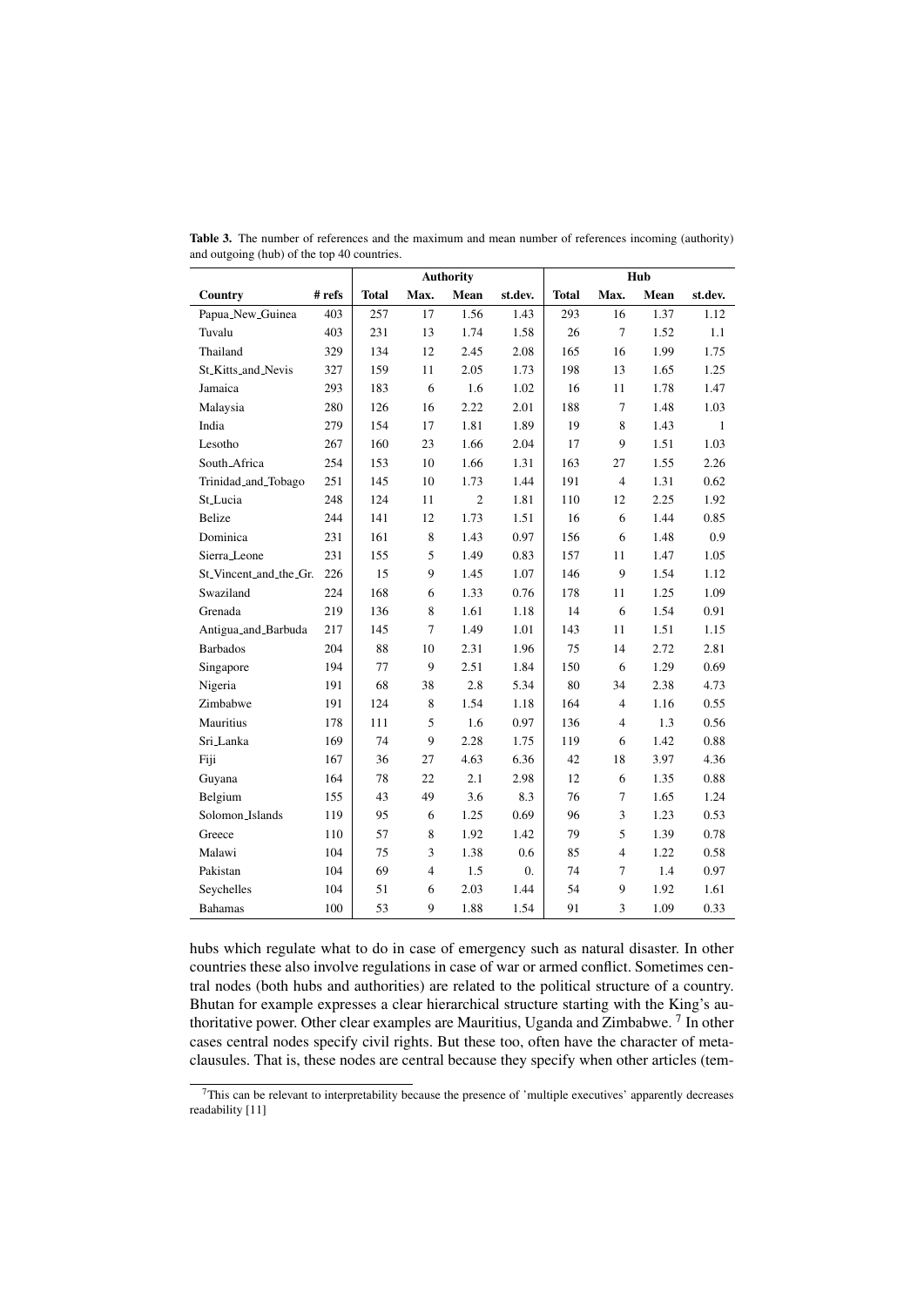| Country                                         | <b>Number of WCCs</b> | <b>WCC</b> ratio |
|-------------------------------------------------|-----------------------|------------------|
| Papua_New_Guinea                                | 128                   | 0.44             |
| Tuvalu                                          | 84                    | 0.32             |
| St. Kitts and Nevis                             | 71                    | 0.36             |
| India                                           | 87                    | 0.45             |
| Trinidad_and_Tobago                             | 80                    | 0.42             |
| Malaysia                                        | 57                    | 0.3              |
| Swaziland                                       | 108                   | 0.61             |
| Lesotho                                         | 83                    | 0.47             |
| Belize                                          | 68                    | 0.4              |
| Thailand                                        | 20                    | 0.12             |
| Jamaica                                         | 68                    | 0.41             |
| Zimbabwe                                        | 88                    | 0.54             |
| South_Africa                                    | 77                    | 0.47             |
| Sierra_Leone                                    | 74                    | 0.47             |
| Dominica                                        | 71                    | 0.46             |
| Singapore                                       | 40                    | 0.27             |
| St <sub>-</sub> Vincent <sub>-and-the-Gr.</sub> | 64                    | 0.44             |
| Antigua_and_Barbuda                             | 69                    | 0.48             |
| Grenada                                         | 58                    | 0.41             |
| <b>Mauritius</b>                                | 60                    | 0.44             |
| Guyana                                          | 44                    | 0.36             |
| Sri_Lanka                                       | 40                    | 0.34             |
| Kenya                                           | 72                    | 0.61             |
| Botswana                                        | 66                    | 0.57             |
| St_Lucia                                        | 30                    | 0.27             |
| Cyprus                                          | 42                    | 0.39             |
| Gambia                                          | 53                    | 0.53             |
| Belgium                                         | 11                    | 0.11             |
| Solomon_Islands                                 | 62                    | 0.65             |
| <b>Bahamas</b>                                  | 45                    | 0.49             |
| Malawi                                          | 54                    | 0.64             |
| Nigeria                                         | 30                    | 0.38             |
| Greece                                          | 23                    | 0.29             |
| Ghana                                           | 52                    | 0.67             |
| German_Fed._Rep                                 | 32                    | 0.42             |
| <b>Barbados</b>                                 | 20                    | 0.27             |
| Kiribati                                        | 39                    | 0.53             |
| Pakistan                                        | 47                    | 0.64             |
| Uganda                                          | 41                    | 0.63             |
| Tanzania                                        | 34                    | 0.54             |

Table 4. The number of weakly connected components and the wcc ratio

porary) lose their force or in which situations they can be repealed or amended. Thus regulations with overriding force in special situations are the most frequently occuring authorities and hubs and in some cases, take up the bulk of references altogether.

Finally we found that path length, which is otherwise a good measure of complex-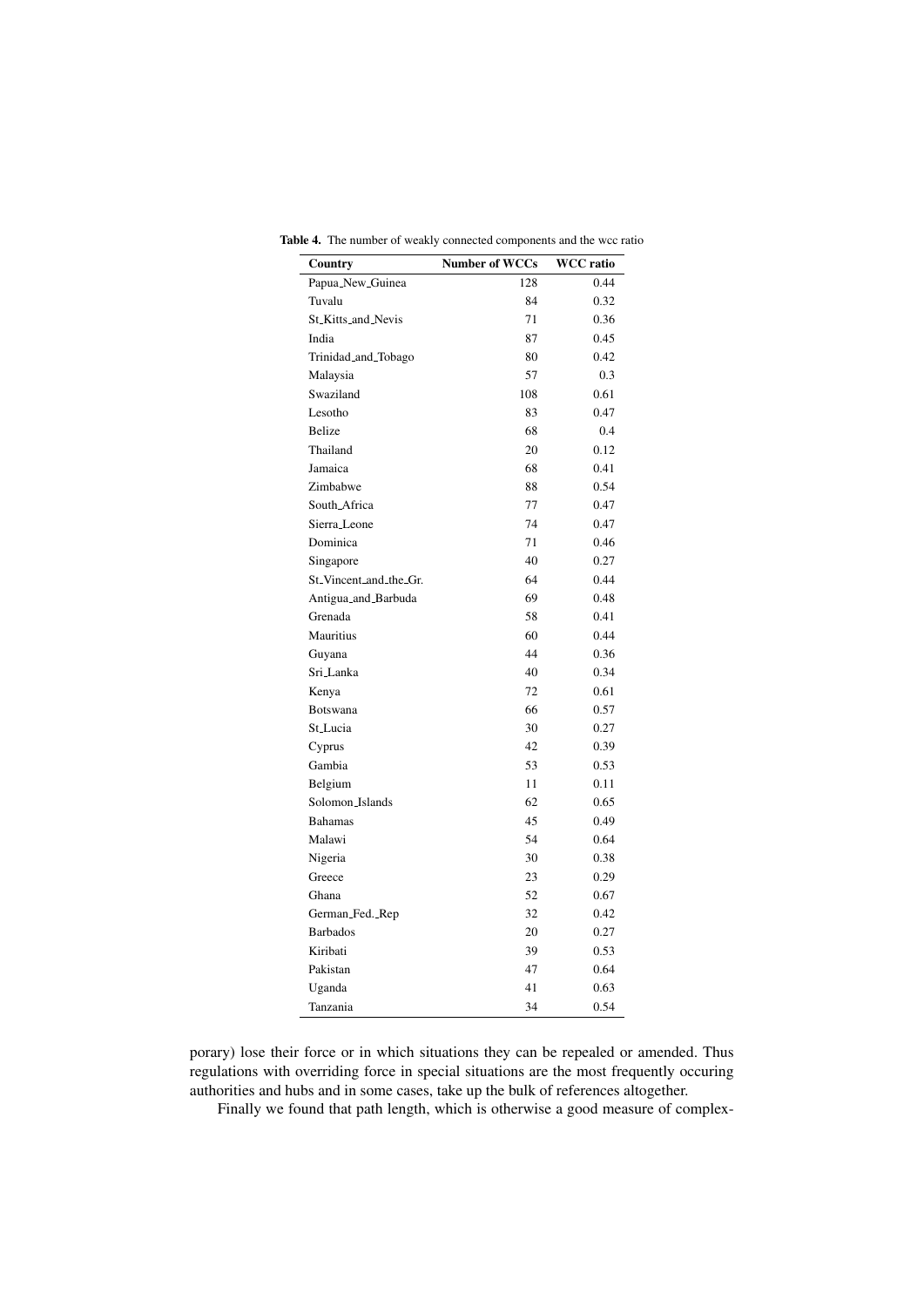ity, could not help us very much in the analysis of the reference structures of national constitutions. While there are many paths of three or more nodes, the problem is that from a single article there is often more than a single possible path to follow. Measuring the total number of paths therefore is not a useful measure for our purposes. Moreover we very rarely find a string of targets which are sources in their own right, which would force the reader to follow a significant amount of references in order to come to a proper understanding of the original source article. Because of these problems we decided to ignore the path length variable, but it is certainly something we have to look into in future research.

#### 4. Reference structures and interpretability of constitutions

In the final section of this paper we check how our analysis relates to findings on differences in readability of national constitutions. We defend the following thesis: an increase in number of references can in itself not be taken as a sign for a decrease in interpretability. What matters is recognizability of patterns in the reference structure. Such patterns significantly reduce the demand on mental gymnastics of readers. The patterns are given by (1) presence of hubs and authorities (scale free networks) and (2) component analysis. The presence of lots of weakly connected components indicate less organization. In these cases references are isolated and when this frequently happens we suspect that this is difficult to process for readers. An exact treshold or tipping point in which a text goes from unreadable to readable cannot be given. Hence, because of the gradual nature of this change, transitions in structual organization are best considered as phase transitions. This can be related to the theory of phase transitions in [15]. In the case of reference structures in constitutions, transitions towards more organization must be valued positively in terms of readability <sup>8</sup>

We support our thesis by considering the countries that are reported in [11] to score high (Haiti, Thailand, Pakistan) and low (France, India, Mexico, Guyana) on readability and add why Belgium probably scores high and Kenya low.<sup>9</sup>

Thailand has one of the largest amount of references but both the low WCC ratio (0.12) and the presence of hubs presumably maintain readability. The same holds for Belgium with a WCC ratio of 0.11, the difference being that Belgium's well-organized referential structure is given by authorities (it has one of the highest indegree means), instead of hubs. A much more even distribution of references we find in countries such as India and Kenya (note that we analyzed a later Kenyan constitution than the one referred to in the quote above). See Figure 2.

The references in these networks are so evenly distributed that they closely resemble random graphs. Their loose connectedness makes them score low in terms of textual organization. Kenya, for example, has one of the highest WCC ratios. India and Mexico on the other hand do not fit this picture as the WCC ratios are much lower. However these constitutions are among the longest and they also contain a large number of topics. Hence they score high in terms of scope and detail, and this negatively influences interpretability.

<sup>&</sup>lt;sup>8</sup>But this may not hold for other aspects, such as the endurance of the constitution.

<sup>&</sup>lt;sup>9</sup>The parser finds no references for Haiti so we have nothing to say about this constitution.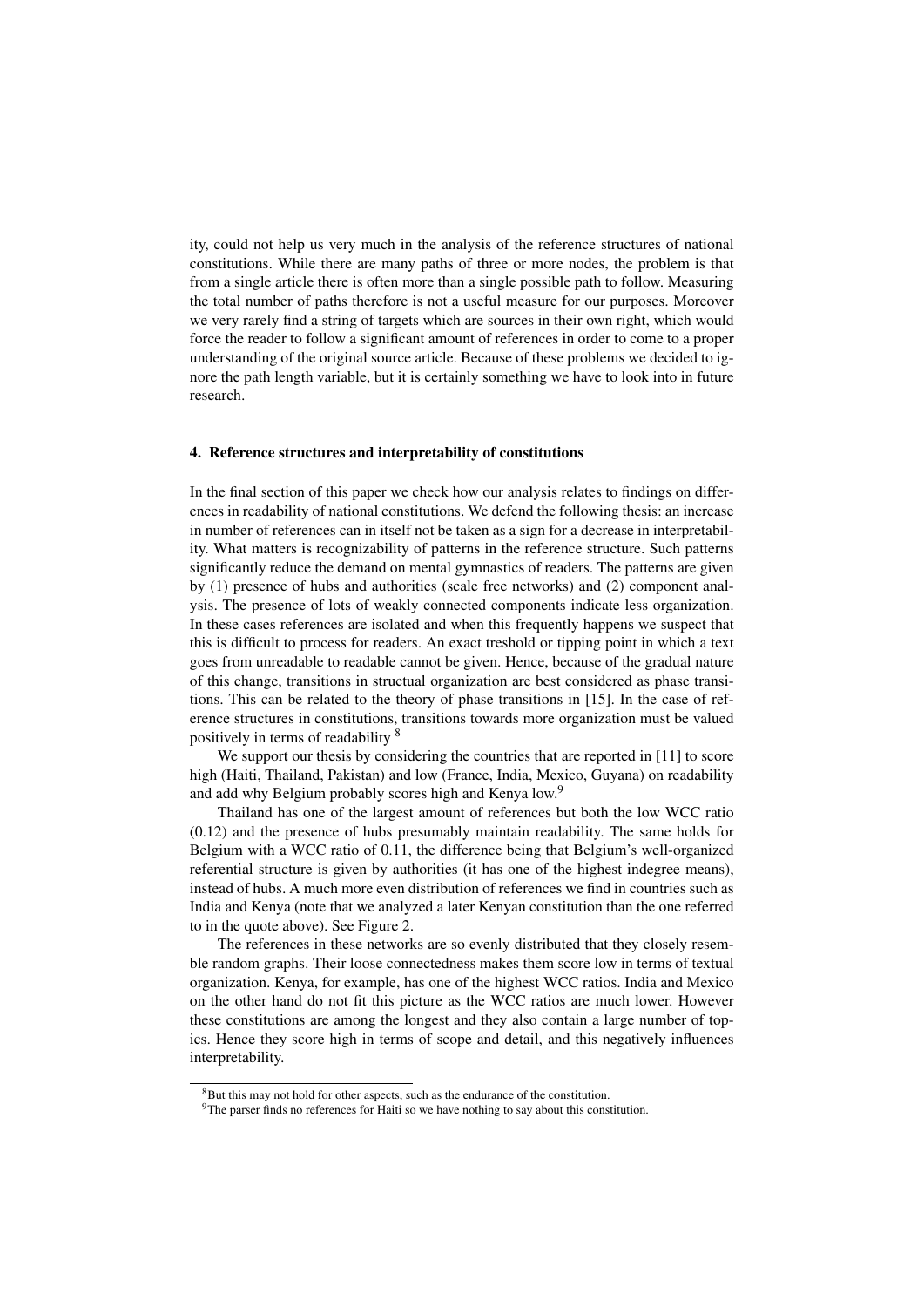

Figure 2. India (left) and Kenya (right)

It is hard to say which structural element sorts the most clear effect on readability. It is however natural to assume that a combination of negative scores on reference-length ratio, wcc ratio, number of references, number of hubs and authorities, etc., suggest with confidence that a text is hard to interpret. Two countries do however score opposite values across the board, to the expeced ones. France comes out in the test in [11] as a badly readable constitution. Yet it has a low WCC ratio and fairly high indegree and outdegree values. Moreover the constitution is short and covers only half of the possible topics. Perhaps it is the case that France simply does not have enough references (a total of 52) to justify firm conclusions on interpretability. On the other hand the length-reference ratio is below 200, which indicates an above average frequency of references.

For Pakistan the anomalous result can certainly not be explained away on the grounds of having too little references. Still Pakistan has a high WCC ratio of 0.63 and modest outdegree and indegree means of 1.4 and 1.5. It is also one of the longest constitutions and covers 0.64 of the possible topics. On all these scores the constitution of Pakistan should lead to problems of interpretability but the opposite appears to be the case. This is a mystery, which we must leave unexplained.

### 5. Conclusion

We have presented an analysis of the texts of national constitutions in terms of distributed networks of internal references. We find a group of countries with a huge amount of references but also a group of countries having little or no references at all. This distribution appears to reflect the civil law vs. common law distinction as almost all former British colonies have elaborate reference structures while former French colonies do not. References occur for a variety of reasons but when central nodes (hubs and authorities) are